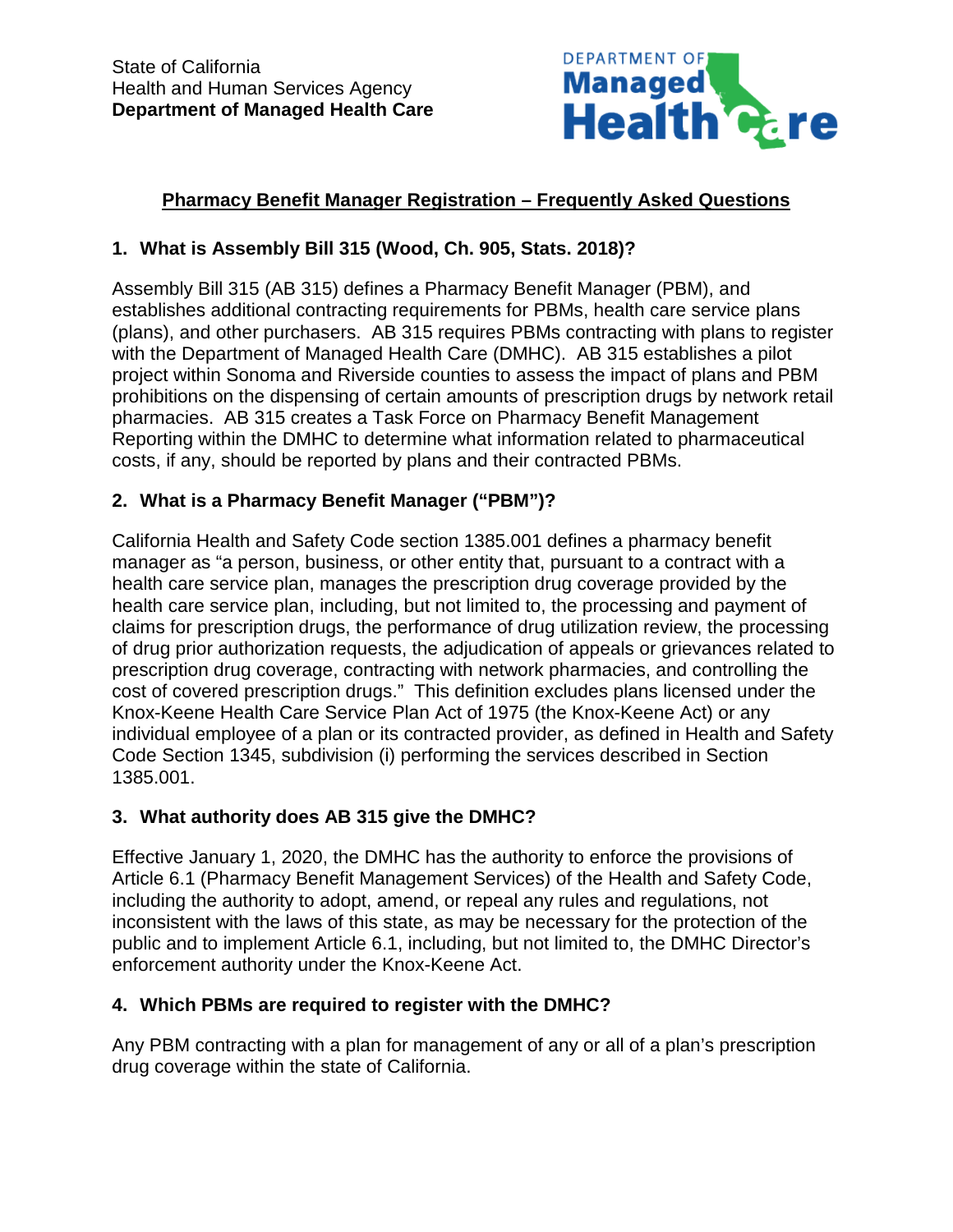### **5. How does a PBM register with the DMHC?**

Complete and submit DMHC 10-242 form titled, "Application Form for Pharmacy Benefit Manager Registration," and pay the registration fee. Submit the completed form by sending it via electronic mail to: [PBM.Registration@dmhc.ca.gov.](mailto:PBM.Registration@dmhc.ca.gov) Send payment of the registration fee via check payable to "Department of Managed Health Care," to: DMHC-Office of Plan Licensing, ATTN: PBM Registration, 980 9th Street, Suite 500, Sacramento, CA 95814.

# **6. What is an "Application Form for Pharmacy Benefit Manager Registration"?**

The "Application Form for Pharmacy Benefit Manager Registration" is the document the DMHC developed in order for PBMs to submit the statutorily required information for registration.

### **7. How can I fill out the Application Form for Pharmacy Benefit Manager Registration (PBM Registration Application)?**

The PBM Registration Application is a fillable PDF form and accessible online. You can save and download the PBM Registration Application directly to your computer.

# **8. When are PBMs required to submit the PBM Registration Application?**

The DMHC will begin accepting PBM Registration Applications on October 14, 2019. All affected PBMs must provide its completed PBM Registration Application to DMHC by January 1, 2020. On January 1, 2020, a plan contracting with a PBM that has not completed its registration with the DMHC will be out of compliance with the law.

### **9. What is the fee to register with the DMHC as a PBM?**

The initial application fee to register as a PBM with the DMHC is \$3,500. If the DMHC requires changes to the PBM Registration Application during the registration process, additional charges may accrue to the PBM.

### **10.Will the DMHC issue Pharmacy Benefit Manager Registration Numbers to the PBMs that submit a PBM Registration Application?**

Each PBM will receive a Pharmacy Benefit Manager Registration Number issued by the DMHC once the registration is completed. Until the DMHC completes its review of the PBM's Registration Application, the PBM will receive a Submission Number by which the DMHC, and the PBM, can refer to the pending PBM Registration Application.